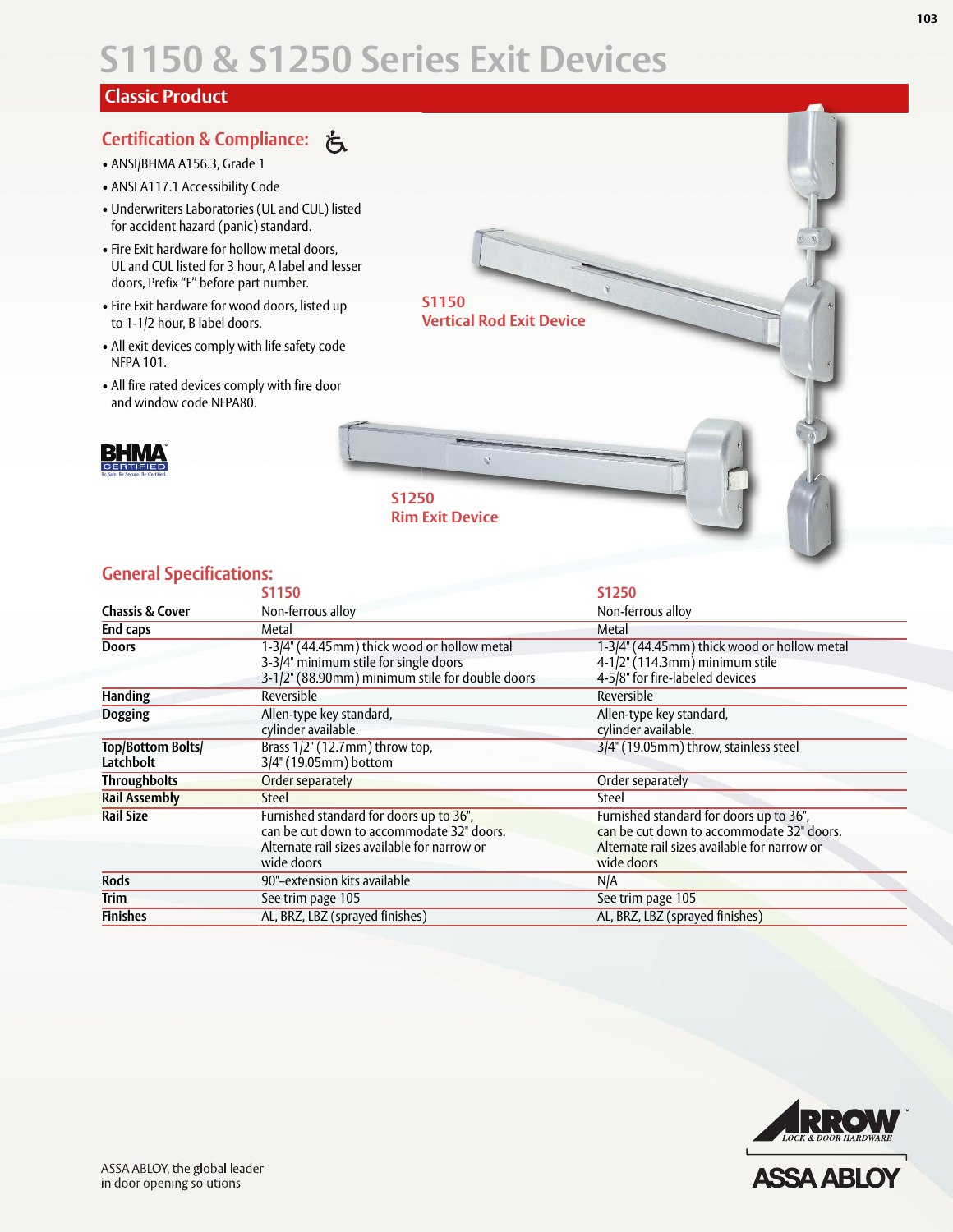# **S1150 & S1250 Series Exit Devices**

### **Classic Product**



**Standard & Fire Rated Top Strike - S646** Surface applied top strike. No mortise required. Nylon Coated. Furnished standard.



**Fire Rated Bottom Strike - S655** Standard for FS1150. Flush mounted, stainless steel. Furnished with expansion shields.

### **Strikes – S1250 Series:**



**Fire Rated Surface Strike - S24** Surface applied nylon coated for fire labeled S1250

### **Parts:**



#### **Rail Assemblies – Standard Rail, Sprayed Finish**

| 24"-32" Doors                 | <b>PR-24</b> |
|-------------------------------|--------------|
| 32-1/4"-36" Doors             | <b>PR-36</b> |
| 36-1/4"-48" Doors             | <b>PR-48</b> |
| Add "F" prefix for fire rated |              |

#### **Rail Assemblies – Rail with Cylinder Dogging, Sprayed Finish**

| 24"-32" Doors     | <b>PR-24 CD</b> |
|-------------------|-----------------|
| 32-1/4"-36" Doors | <b>PR-36 CD</b> |
| 36-1/4"-48" Doors | <b>PR-48 CD</b> |

#### **Extension Rod Kit for S1150 Series**

| 18 inch | <b>VRX-18</b> |
|---------|---------------|
| 24 inch | <b>VRX-24</b> |





ASSA ABLOY, the global leader in door opening solutions



**Standard Bottom Strike - S23** S23 bottom Strike surface applied to threshold or floor. Black nylon coated, furnished standard.



**Sliding Bottom Bolt - S43** Alternate bottom strike for SVR.



**Standard Surface Strike - S38** Surface applied furnished standard.



**Double Door Strike - S36** Strike for double doors without mullion.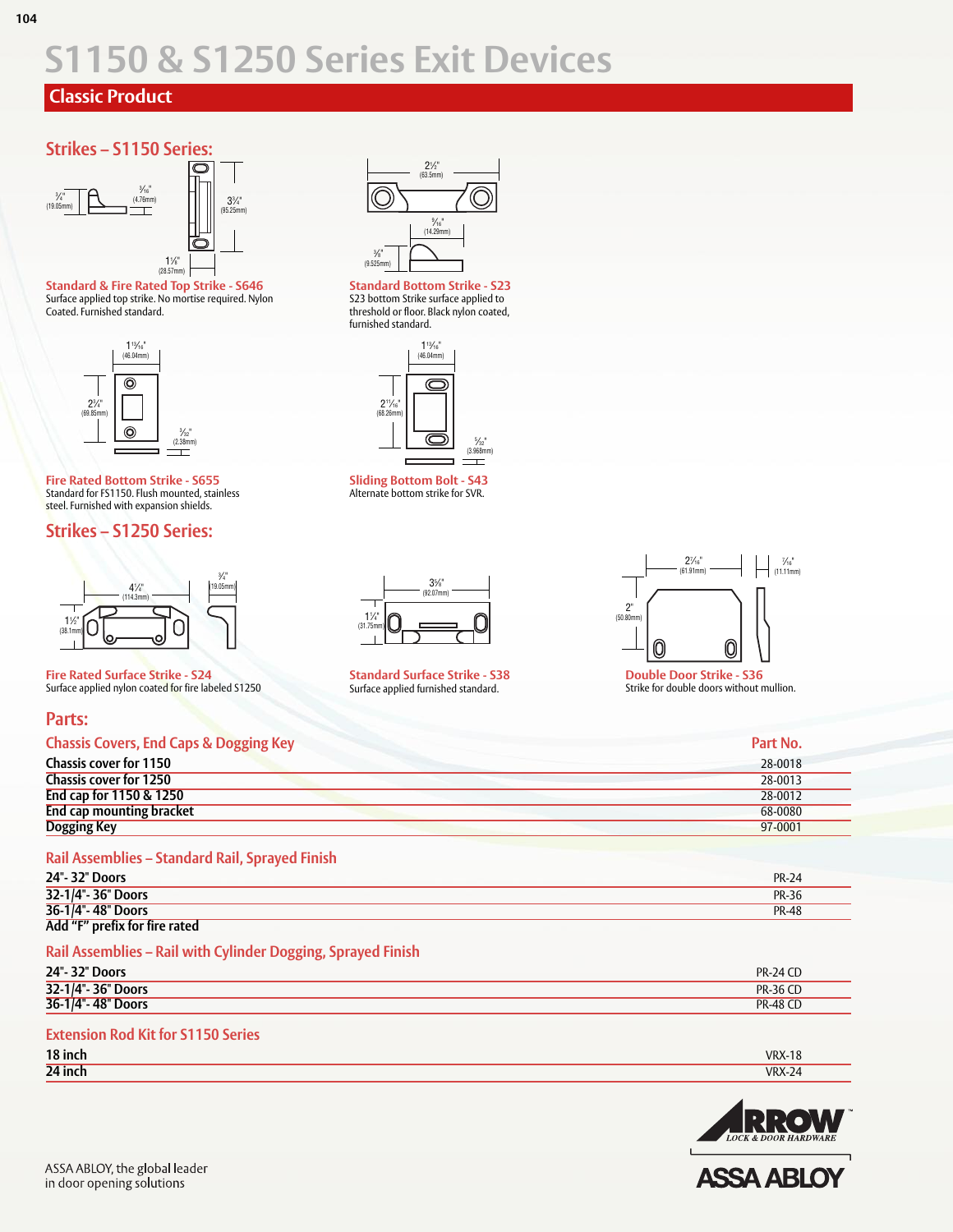# **S1150 & S1250 Series Exit Devices**

### **Classic Product**

### **S1150 & S1250 Exit Device Trim:**

Matching trim available to complement: cylindrical locks mortise locks, exit devices, and alarms.

#### **Functions:**

**Passage** – Trim always operative. **Storeroom** – Key retracts latch, key removable only when trim is locked. **Classroom** – Key locks/unlocks trim.

### **Ordering Information:**

| <b>Trim Type</b> | Passage          | Storeroom        | Classroom        |  |
|------------------|------------------|------------------|------------------|--|
| Lever            | SRX01            | SRX82            | SRX87            |  |
| <b>Ball Knob</b> | BD <sub>01</sub> | BD <sub>12</sub> | BD <sub>17</sub> |  |
| Tudor Knob       | TA01             | TA12             | TA17             |  |
| Plate            | SF <sub>01</sub> | SF <sub>12</sub> | n/a              |  |

#### **Finish:**

**Knobs:** US3, US4, US10, US10B, US26, US26D **Levers:** US26D, US10B **Plate:** AL, BRZ

#### **Lever Trim: Knob Trim:**







### **Plate Trim: Lever Trim Cover Plate:**



- Specify finish
- Order with new style exit device



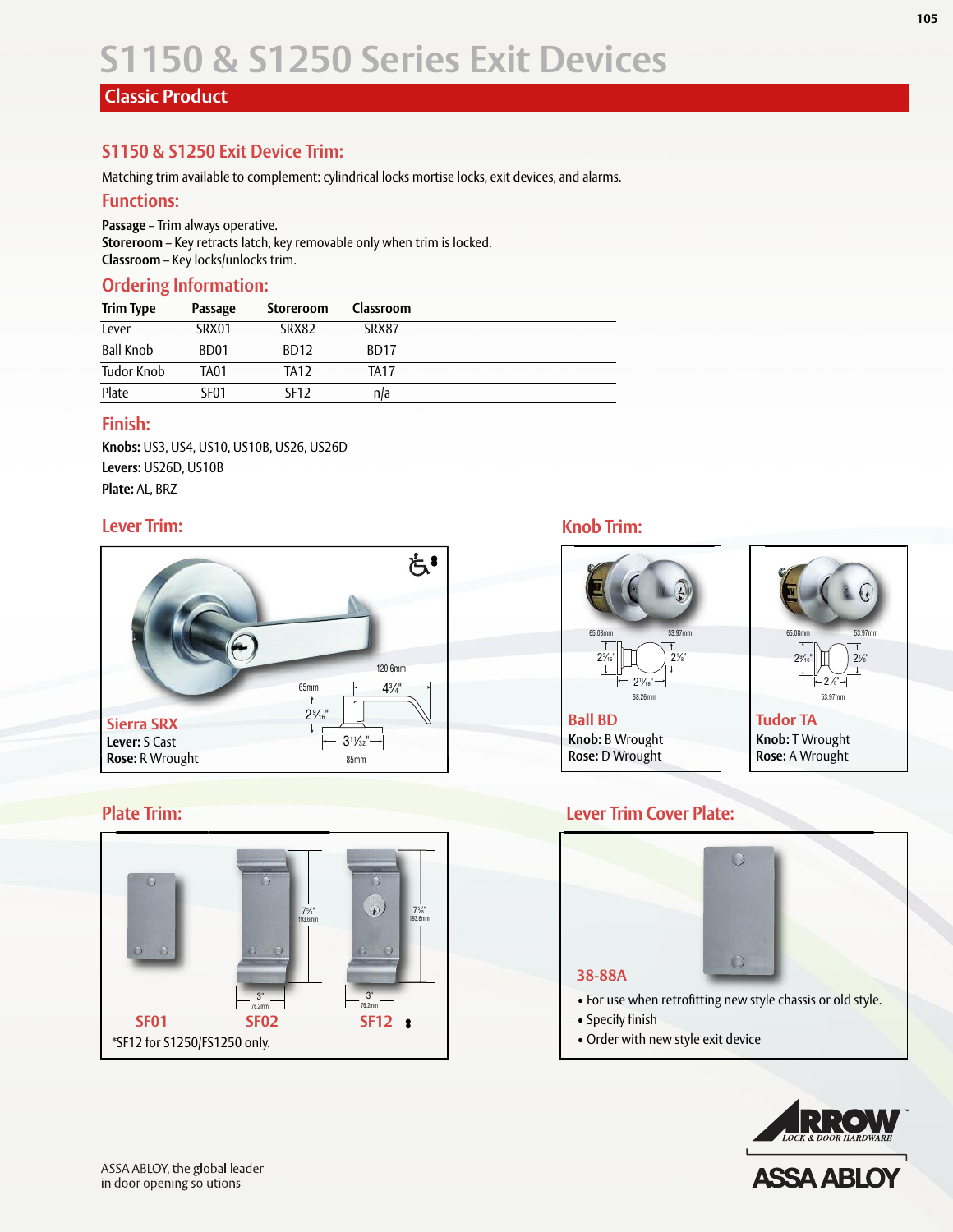# **3000, 4000 Series Exit Devices**

#### **Arrow 3000 & 4000 Series Exit Device Trim:**

#### **Optional Slip-Clutch Lever Design**

- Optional slip-clutch is built in beneath security collar added to shank of lever.
- Available for use with SL88, SL33 and SL08 exit device trim for 3000 Series Exit Devices. (Not available for S1150 or S1250 Series devices.)
- $\cdot$  Ġ

Vandal-resistant slip-clutch lever releases when excessive force is applied without retracting latch. Easily reset by returning lever to horizontal position.

**11** N/A N/A

#### **Exit Device Type:**

| <b>EXIL PETILE 17PC.</b> |                                     |             |  |
|--------------------------|-------------------------------------|-------------|--|
|                          | <b>ANSI TYPE ARROW DEVICE</b>       |             |  |
| Type 1                   | Rim                                 | S1250, 3800 |  |
| Type 2                   | Surface Vertical Rod                | S1150.3700  |  |
| Type 3                   | Mortise                             | 3900        |  |
| Type 4                   | Narrow Stile Rim                    | 4800        |  |
| Type 6                   | Narrow Stile Concealed Vertical Rod | 4600        |  |
| Type 8                   | Metal Door Concealed Vertical Rod   | 3600        |  |
| Type 10                  | Narrow Stile Mortise                | 4900        |  |
| Type 22                  | Removable Mullion                   | S20, S21    |  |

### **Exit Device Function:**

|       | <b>ANSI ARROW FUNCTION</b>                                                                                 |            |
|-------|------------------------------------------------------------------------------------------------------------|------------|
| 01    | Exit only; no outside trim                                                                                 | 01,03      |
| 02/82 | Entry by trim when actuating bar is locked                                                                 | 01, 02, 03 |
| 03/83 | Entry by trim when latchbolt retracted by key. Key removable only when trim is locked.                     | 03         |
| 05    | Entry by thumbpiece when thumbpiece locked/unlock by key.                                                  | 05         |
| 05A   | Entry by thumbpiece; thumbpiece always operative, no outside cylinder.                                     | <b>5A</b>  |
| 08/88 | Entry by knob/lever; outside key locks, unlocks knob/lever.                                                | 08         |
| 08A   | Entry by knob/lever; outside knob/lever always operative.                                                  | 08A        |
| 11    | Entry by auxiliary control turnpiece key locks, unlocks control.                                           | 11         |
| 12    | Entry by auxiliary control turnpiece only when released by turning key.<br>Key removable only when locked. | 12         |

#### **Exit Device Trim Functions:**

| <b>Function</b> | 3700/3700-FR       | 3800/3800-FR       | 3900/3900-FR       |  |
|-----------------|--------------------|--------------------|--------------------|--|
| $02*$           | SP, SS, SB, SN, SL | SP, SS, SB, SN, SL | SP, SS, SB, SN, SL |  |
| 03              | N/A                | SP, SS, SB, SN, SL | SP, SS, SB, SN, SL |  |
| 05              | SP, SS, SB, SN     | SP, SS, SB, SN     | SP, SS, SB, SN     |  |
| 05A             | SP, SS, SB, SN     | SP, SS, SB, SN     | SP, SS, SB, SN     |  |
| 08              | SL                 | SL                 | SL                 |  |
| 08A             | <b>SL</b>          | <b>SL</b>          | <b>SL</b>          |  |
| 11              | S311               | N/A                | N/A                |  |
| 12              | S312               | N/A                | N/A                |  |
| <b>Function</b> | 4800               | 4900/4900-FR       |                    |  |
| $02*$           | SS, SL             | SS, SN, SL         |                    |  |
| 03              | SS, SL             | SS, SN, SL         |                    |  |
| 05              | N/A                | SS, SN             |                    |  |
| 05A             | N/A                | SS, SN             |                    |  |
| 08              | SL                 | <b>SL</b>          |                    |  |
| 08A             | SL                 | SL                 |                    |  |

**12** N/A N/A **\*02 not available fire rated.**

## **Order Example:**

| <b>Example:</b> To order. |               |                 |                 |         |           |          |           |               |  |
|---------------------------|---------------|-----------------|-----------------|---------|-----------|----------|-----------|---------------|--|
| Specify:                  |               |                 |                 |         |           |          |           |               |  |
| Standard:                 | 38            | 88              | SL              | 26D     |           | 32D      | <b>RR</b> | <b>XXX</b>    |  |
|                           |               |                 |                 |         |           |          |           |               |  |
|                           | <b>Series</b> | <b>Function</b> | Outside Trim    | Outside | Rail Size | Push Bar | Handing   | Options       |  |
|                           |               |                 | (If Applicable) | Finish  |           | Finish   |           | (If Required) |  |

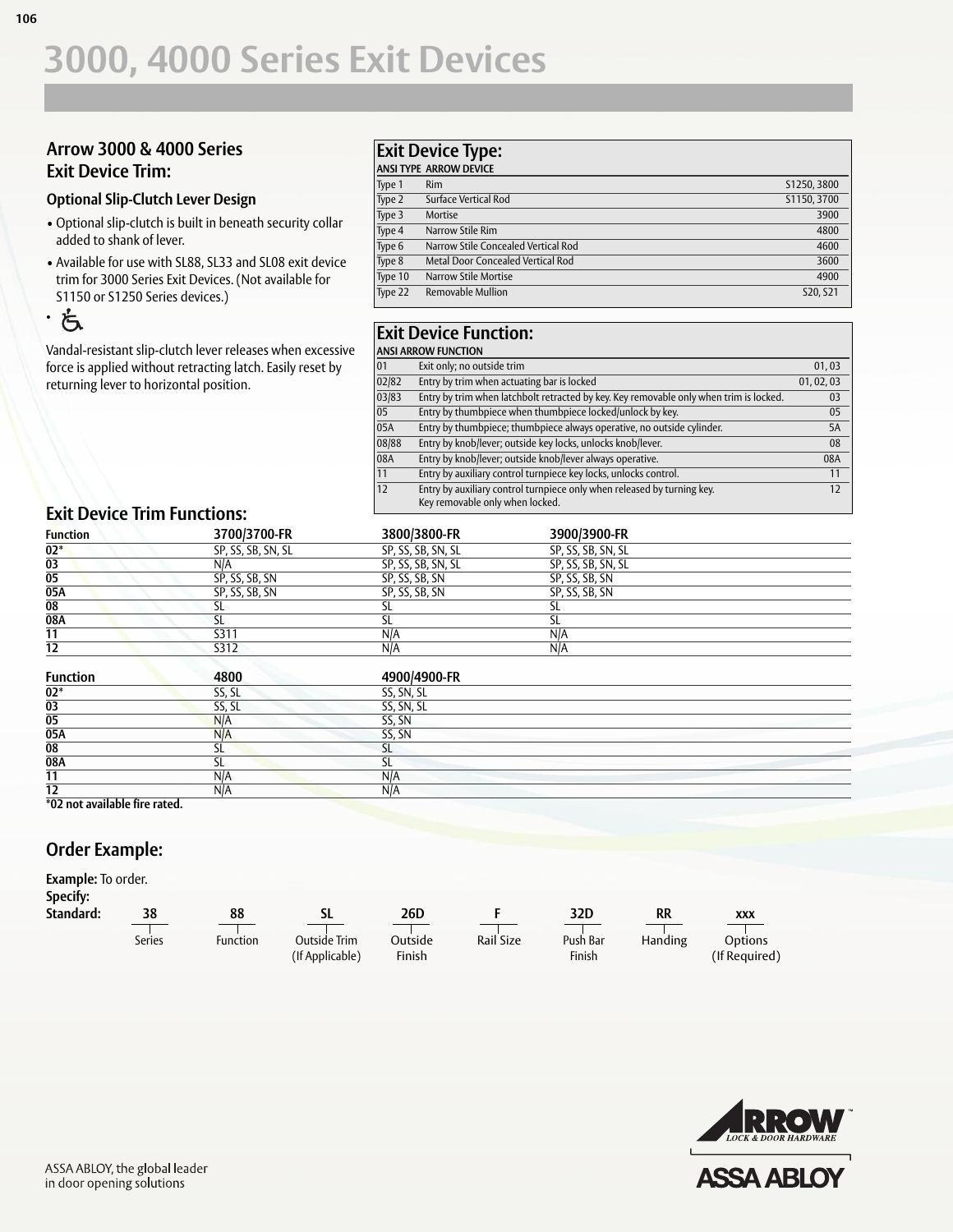# **500 & 600 Series Exit Devices**

### **Value Product**

## **Certification& Compliance:**

- ANSI/BHMA A156.3, Grade 1
- Underwriters Laboratories (UL and CUL) Listed for accident hazard (panic) standard.
- Fire Exit hardware for hollow metal doors, UL and CUL listed for 3 hour, A label and lesser doors, Suffix "-FR" after part number.
- Fire Exit hardware for wood doors, listed up to 1-1/2 hour, B label doors
- All exit devices comply with life safety code NFPA 101
- All fire rated devices comply with fire door and window code NFPA80.



**600 Series Vertical Rod Exit Device**



| <b>General Specifications:</b>   |                                                                                                                                                 |                                                                                                                                                         |
|----------------------------------|-------------------------------------------------------------------------------------------------------------------------------------------------|---------------------------------------------------------------------------------------------------------------------------------------------------------|
|                                  | 500                                                                                                                                             | 600                                                                                                                                                     |
| <b>Chassis</b>                   | Non-ferrous materials                                                                                                                           | Non-ferrous alloy                                                                                                                                       |
| <b>Chassis Cover</b>             | <b>Black Lexan</b>                                                                                                                              | <b>Black Lexan</b>                                                                                                                                      |
| Door Type                        | Hollow metal or aluminum                                                                                                                        | Hollow metal or aluminum                                                                                                                                |
| <b>Door Thickness</b>            | 1-3/4" (44.5mm) thick doors<br>standard. 500DK Kits available for<br>use with 161 door prep                                                     | 1-3/4" (44.5mm) thick doors standard.<br>500DK Kits available for use with 161<br>door prep                                                             |
| <b>Stile</b>                     | 4-1/2" (144.30mm) minimum                                                                                                                       | 3-1/2" (144.30mm) minimum                                                                                                                               |
| <b>Mounting</b>                  | <b>Wood and Machine screws</b><br>furnished standard                                                                                            | Wood and Machine screws furnished<br>standard                                                                                                           |
| <b>Handing</b>                   | <b>Reversible</b>                                                                                                                               | Reversible                                                                                                                                              |
| <b>Dogging</b>                   | Hex-type hold down not available<br>with fire rated devices                                                                                     | Hex-type hold down not available with<br>fire rated devices                                                                                             |
| <b>Latchbolt</b>                 | <b>Stainless Steel</b>                                                                                                                          | Top bolt - stainless; Bottom bolt - brass,<br>-FR top and bottom bolts - stainless                                                                      |
| <b>Rail Assembly</b>             | <b>Powder Coated Steel</b>                                                                                                                      | <b>Powder Coated Steel</b>                                                                                                                              |
| <b>Fire Exit Hardware-up to:</b> | 4' x 8' single door, 8' x 8' pairs of<br>doors                                                                                                  | $8' \times 8'$                                                                                                                                          |
| <b>Trim</b>                      | See S1250 Series                                                                                                                                | See S1150 Series                                                                                                                                        |
| <b>Finishes</b>                  | Exit devices & Pulls: AL & DBZ,<br>Lever Trim 10B &26D                                                                                          | Exit devices & Pulls: AL & DBZ,<br>Lever Trim 10B & 26D                                                                                                 |
| <b>Strike</b>                    | S38 Strike                                                                                                                                      | Top 646, Bottom S23                                                                                                                                     |
| <b>Size</b>                      |                                                                                                                                                 | 90" Standard, Optional door height<br>available 96"                                                                                                     |
| <b>Door Width</b>                | 530 Device is for 36" door can be<br>cut for a minimum 30" door width.<br>540 Device is for 48" door can be<br>cut for a minimum 37" door width | 630/638 Device is for 36" door can be cut<br>for a minimum 30" door width. 640/648<br>Device is for 48" door can be cut for a<br>minimum 37" door width |



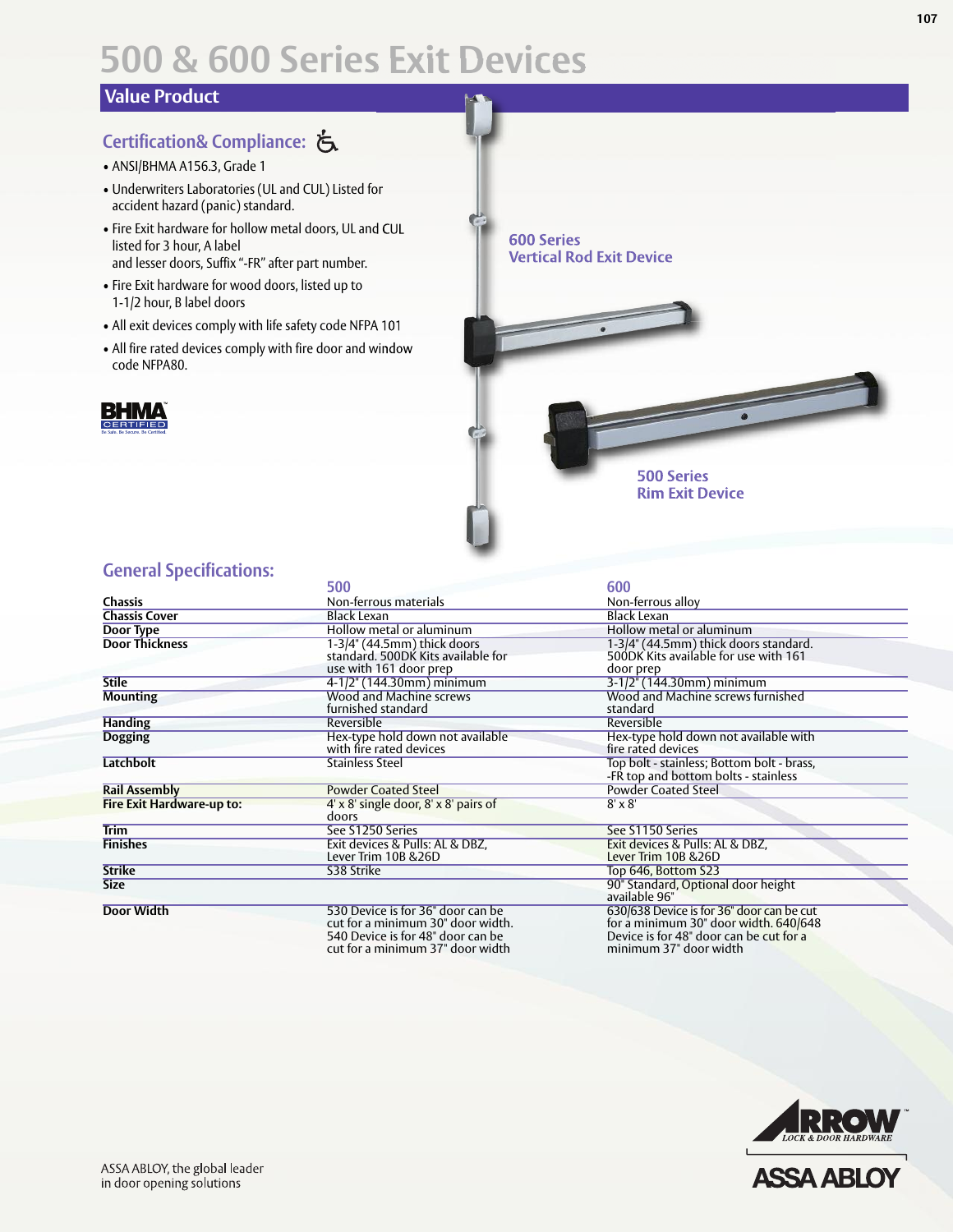# **Mullions & Accessories Series Exit Devices**

#### **Mullions & Accessories:**



#### **Mullions:**

| <b>Description</b>                                    | Part No.             |
|-------------------------------------------------------|----------------------|
| Removable mullion - 96"                               | <b>S20</b>           |
| <b>Removable Mullion - 120"</b>                       | S <sub>20</sub> -120 |
| Key removable mullion - 96", less cylinder            | $S20-K$              |
| Removable mullion for narrow stile - 96"              | $S20-N$              |
| <b>Removable mullion for narrow stile - 120"</b>      | S20-N-120            |
| Fire-rated removable mullion - 96"                    | <b>S21</b>           |
| Fire-rated key removable mullion - 96", less cylinder | $S21-K$              |
| Top retainer for S20                                  | <b>S10</b>           |
| <b>Bottom retainer for S20</b>                        | <b>S11</b>           |
| Top retainer for S20-N                                | S91                  |
| <b>Bottom retainer for S20-N</b>                      | S92                  |
| <b>Stabilizer for S20-N</b>                           | <b>S90</b>           |
| Top retainer for S21                                  | <b>S88</b>           |
| <b>Bottom retainer for S21</b>                        | <b>S89</b>           |



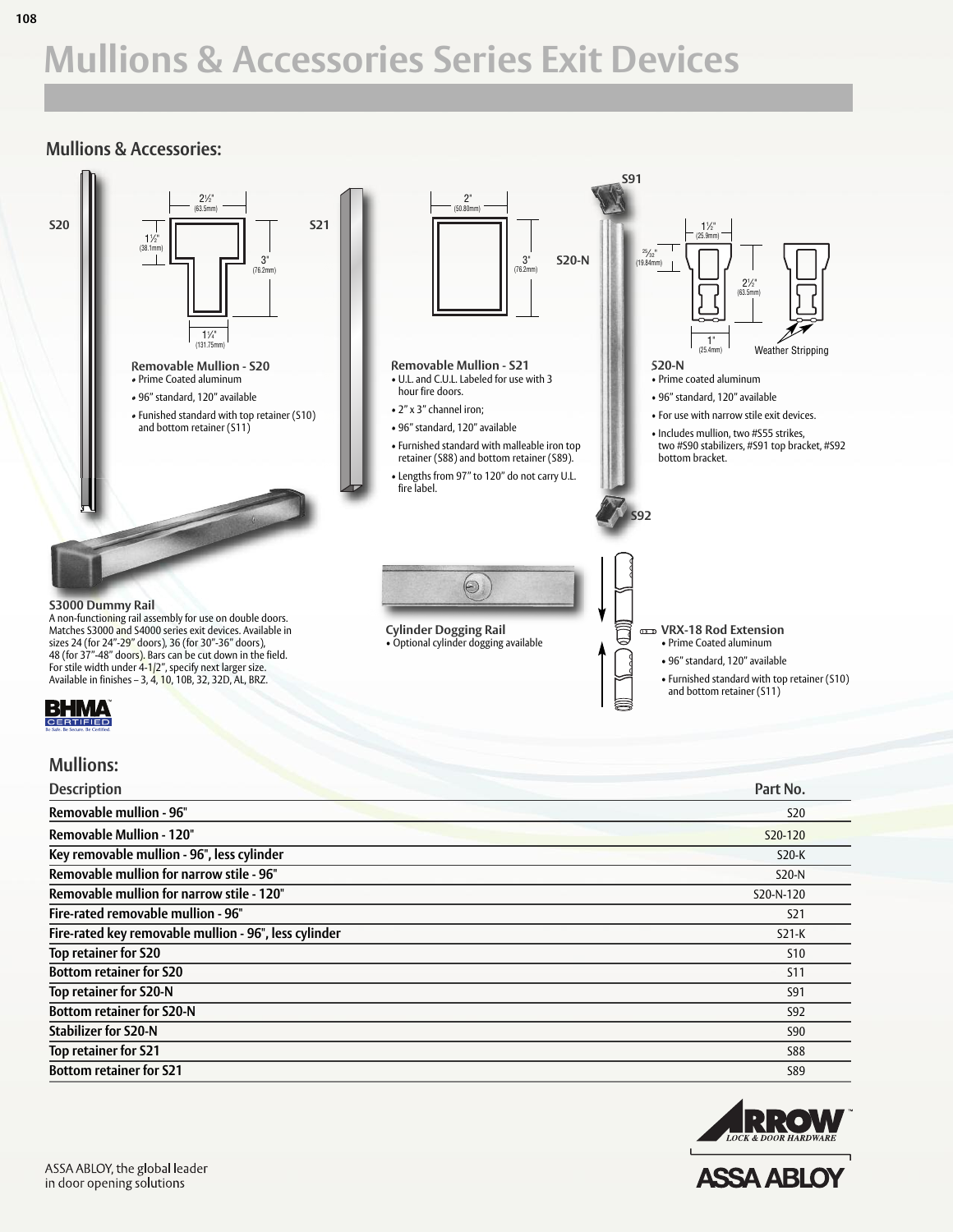## **Selection chart for A through E labeled doors**

For reference only. Refer to latest UL building materials list for complete information.

| <b>Application</b>                     | <b>Type</b>                         | <b>Narrow</b><br><b>Device</b> | <b>Standard</b><br><b>Device</b>                          | <b>Maximum</b><br><b>Door Opening</b>            |
|----------------------------------------|-------------------------------------|--------------------------------|-----------------------------------------------------------|--------------------------------------------------|
| <b>Single Door</b>                     | <b>Rim</b>                          |                                | FS1250<br>1800-FR<br>3800-FR                              | $4'0'' \times 8'0''$                             |
|                                        | Mortise                             | 4900-FR                        | 1900-FR<br>3900-FR                                        | $4'0'' \times 8'0''$                             |
| <b>Double Doors</b>                    | <b>Rim</b>                          |                                | FS1250 x FS1250<br>1800-FR x 1800-FR<br>3800-FR x 3800-FR | $8'0'' \times 8'0''$                             |
| with S21 Mullion                       | Mortise x concealed<br>vertical rod | 4900-FR x 4600-FR              | 3900-FR x 3600-FR                                         | $8'0'' \times 8'0''$                             |
|                                        | Mortise x surface<br>vertical rod   |                                | 1900-FR x 1700-FR<br>3900-FR x 3700-FR                    | $8'0'' \times 8'0''$                             |
| <b>Double Doors</b><br>without Mullion | Two concealed<br>vertical rod       | 4600-FR x 4600-FR              | 3600-FR x 3600-FR                                         | $8'0'' \times 8'0''$                             |
|                                        | Two surface<br>vertical rod         |                                | FS1150 x FS1150<br>1700-FR x 1700-FR<br>3700-FR x 3700-FR | $8'0''$ x $8'0''$ (B-E)                          |
| <b>Double Egress</b><br><b>Doors</b>   | Two concealed<br>vertical rod       | 4600-FR x 4600-FR              | 3600-FR x 3600-FR                                         | $8'0''$ x 7'2" (A)<br>$8'0''$ x $8'0''$ (B-E)    |
|                                        | Two surface<br>vertical rod         |                                | FS1150 x FS1150<br>1700-FR x 1700-FR<br>3700-FR x 3700-FR | $8'0''$ x $7'2''$ (A)<br>$8'0''$ x $8'0''$ (B-E) |



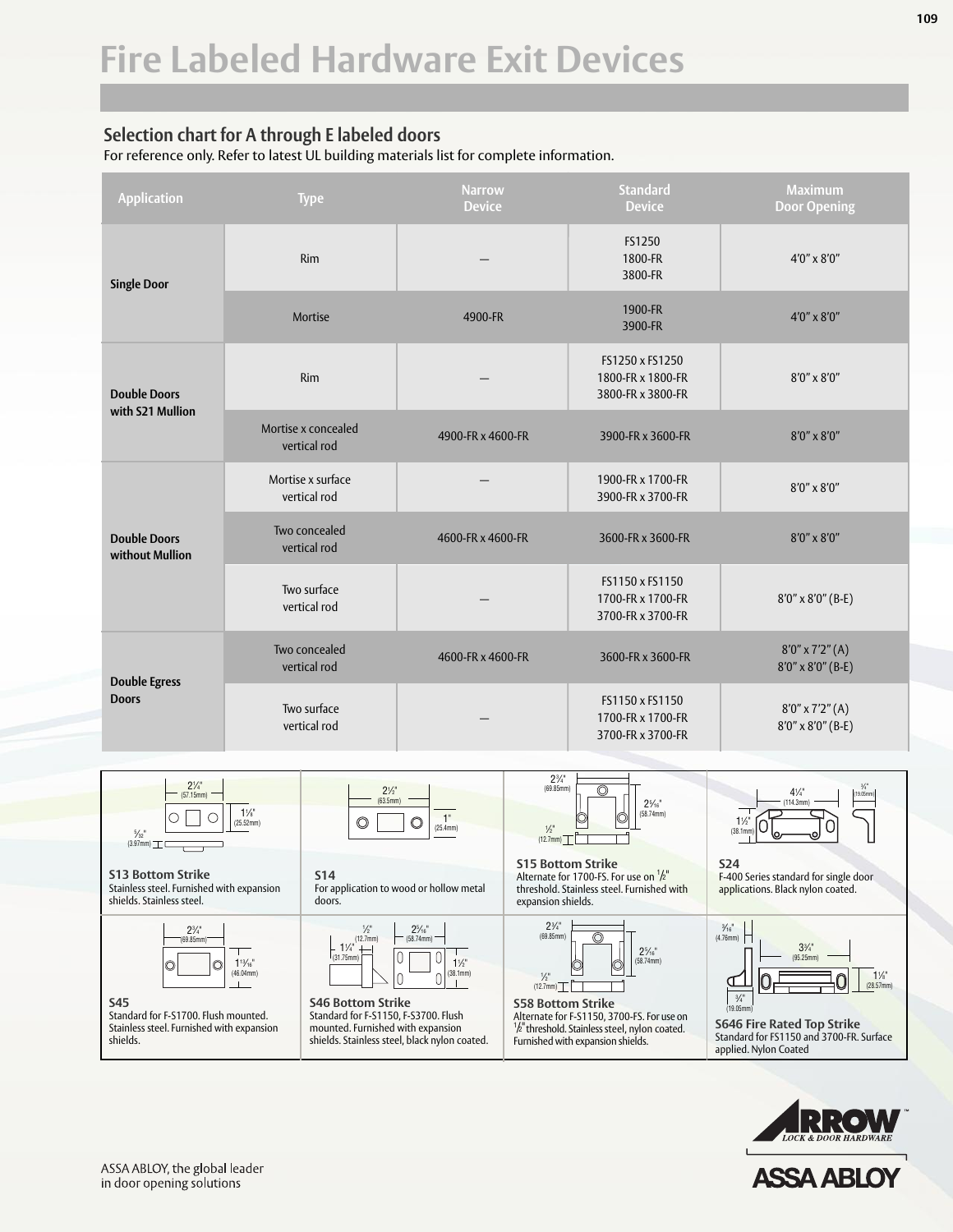# **Exit Device Trim**



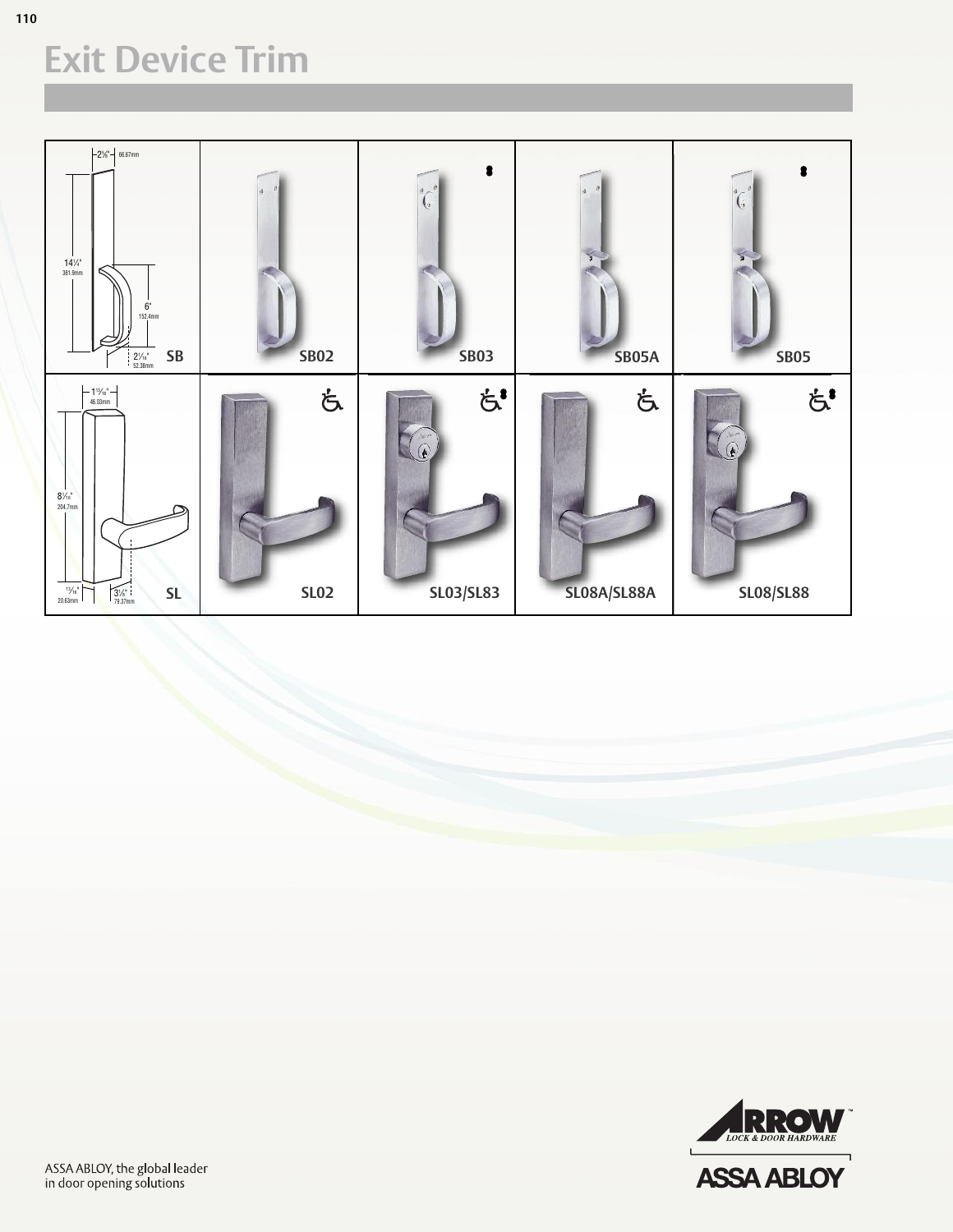# **Exit Device Trim**